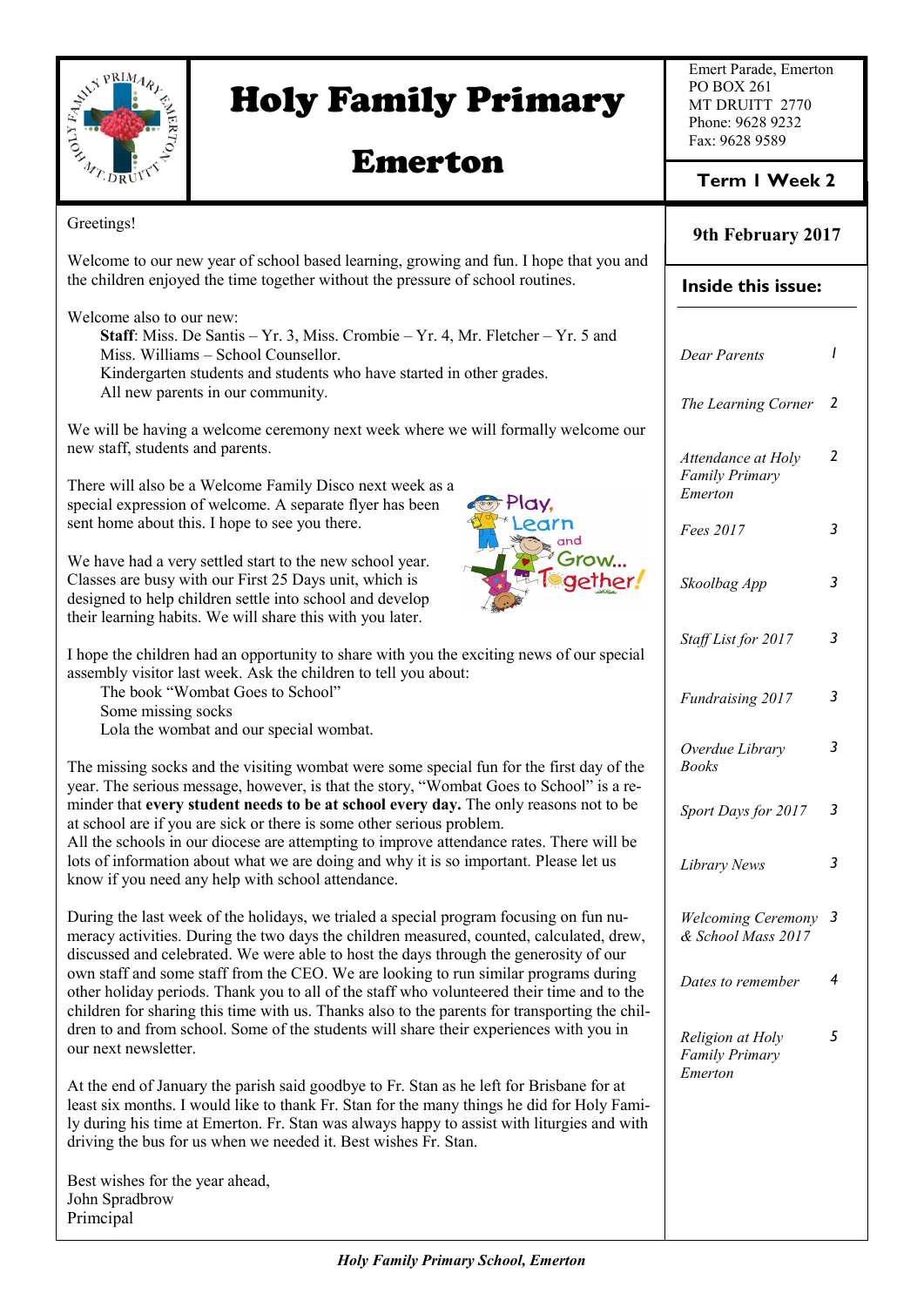



## **The Learning Corner**



During the next two weeks of school, the teachers will administer the Mathematical Assessment Interview individually to our students. This one to one interview between teacher and student provides the teachers with a wealth of information about the children's number knowledge, including the mental strategies that the students use when solving mathematical problems. The teachers will be meeting over the next few weeks and planning the learning program for the students using the information gained during the interview.

#### *The Numeracy Block*

Each day students across the school, work through a 60 minute Numeracy Block. The structure of this block involves a **Warm Up** activity, followed by an **Investigation** with a clear mathematical focus and ends with a Reflection, where students share efficient strategies and tune in to the Mathematics that has been learnt.



Mrs Angela Alonzo *Stage 3 Coordinator*

### **Literacy Learning at Holy Family**

Dear Parents and Friends,

In 2017, Holy Family set our school community a number of goals to achieve in areas of Formation, Literacy and Numeracy. We believe that all children can grow and succeed.

#### Holy Family Literacy Goal: *To accelerate vocabulary and oral skills through a focus on comprehension.*

Over the first few weeks of the school year, teachers have been collecting initial data on all of our students to assist them in the programming and planning of each and every child at Holy Family. Numeracy and Literacy Data walls are used so that all children can be tracked and monitored throughout the year. So how can you help your child develop as a lifelong learner? One way is to get them into a routine of reading every day.

#### *Tips for Making a Regular Time for Reading Every Day*

- **Turn off the T.V**
- Let your child know that you *enjoy* the time together





• Your child will sense when listening to reading becomes boring for you

Be seen as a reader *yourself*

Encourage your child to make use of the local and school *libraries*.

Read at least 15 minutes every day!

Mrs Alex Ali *Literacy Co-ordinator*

#### **Attendance at Holy Family Primary Emerton** Dear Parents and Carers,

Australia has one of the very best education systems anywhere in the world. Each day, our young people are provided with opportunities to learn more about the world they live in through their experiences in and out of the classroom. Schools teach children about themselves, their relationships with others and about life beyond school. This includes preparing them for the workforce.

Regular attendance at school is critical to ensuring that every student has the kind of opportunities in life that he or she deserves. When students are not at school, they are missing out on so much. Without the knowledge, the skills or the support that schools are so good at providing, young people can get left behind and find themselves underprepared for a fast-paced and often very challenging world.

In 2017, Holy Family Primary Emerton will be lending our support to a campaign called **'Every Learner, Every Day'**, an initiative designed to remind all students and parents why regular school attendance is so important. As part of this campaign, a range of resources and strategies will be made available to help parents, if help is needed.

A poster that explains simply the benefits of being at school regularly is included in this communication. I encourage you to think about the ideas suggested on the poster and to speak to your child about these messages. A dedicated website that will provide easy access to support resources will be launched soon.

I appreciate that this is not a matter that may impact on a large number of our families; however, if the 'Every learner, every day' campaign can assist even just a few students to be at school more regularly, with all the benefits that come with that, it is a terrific outcome.

Thank you in advance for your support of this important initiative. Kind Regards,

Monika Cunningham *School Attendance Liason*



*Holy Family Primary School, Emerton*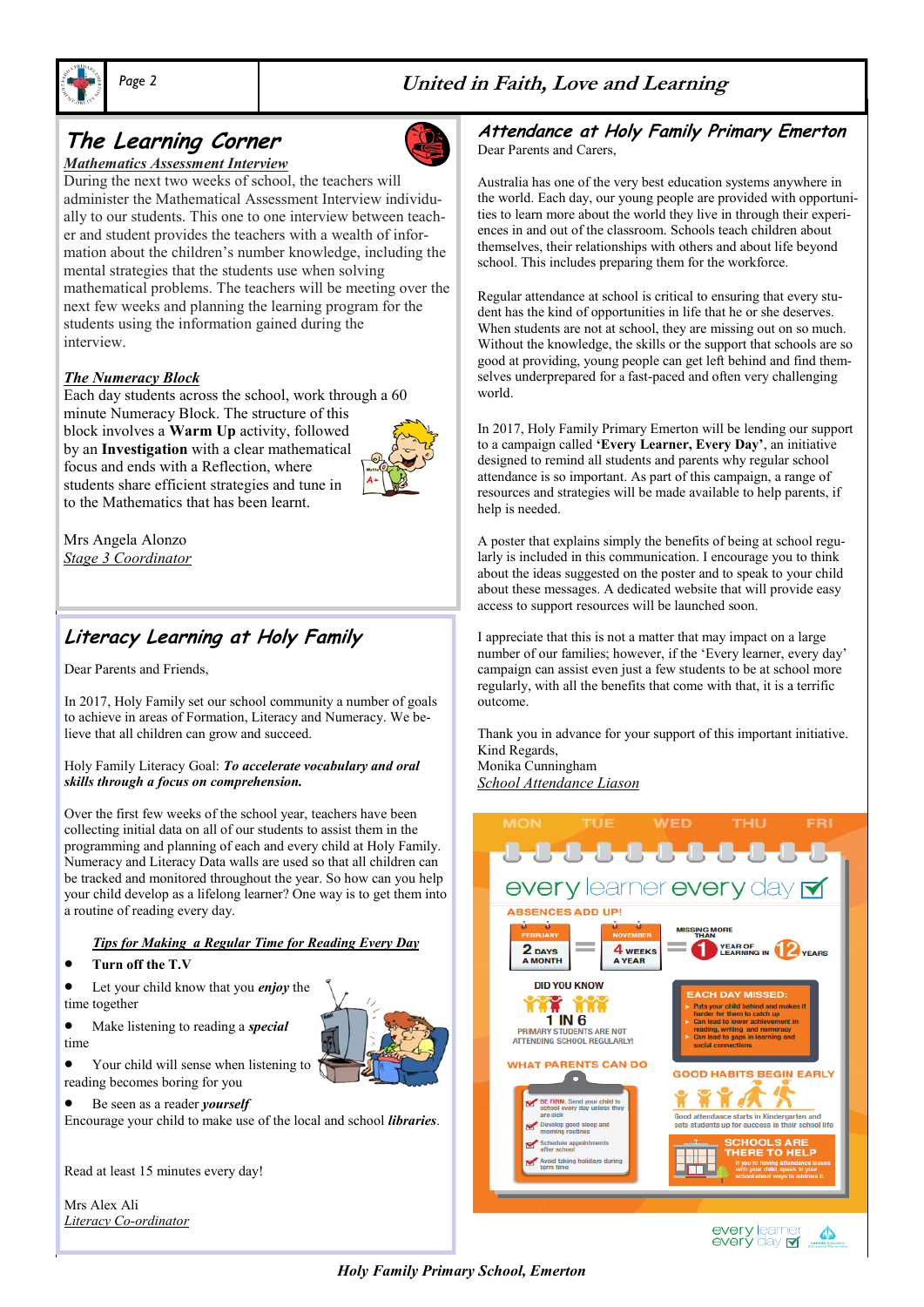### Term 1 Week 2 *Page 3*





*Holy Family Primary School, Emerton*